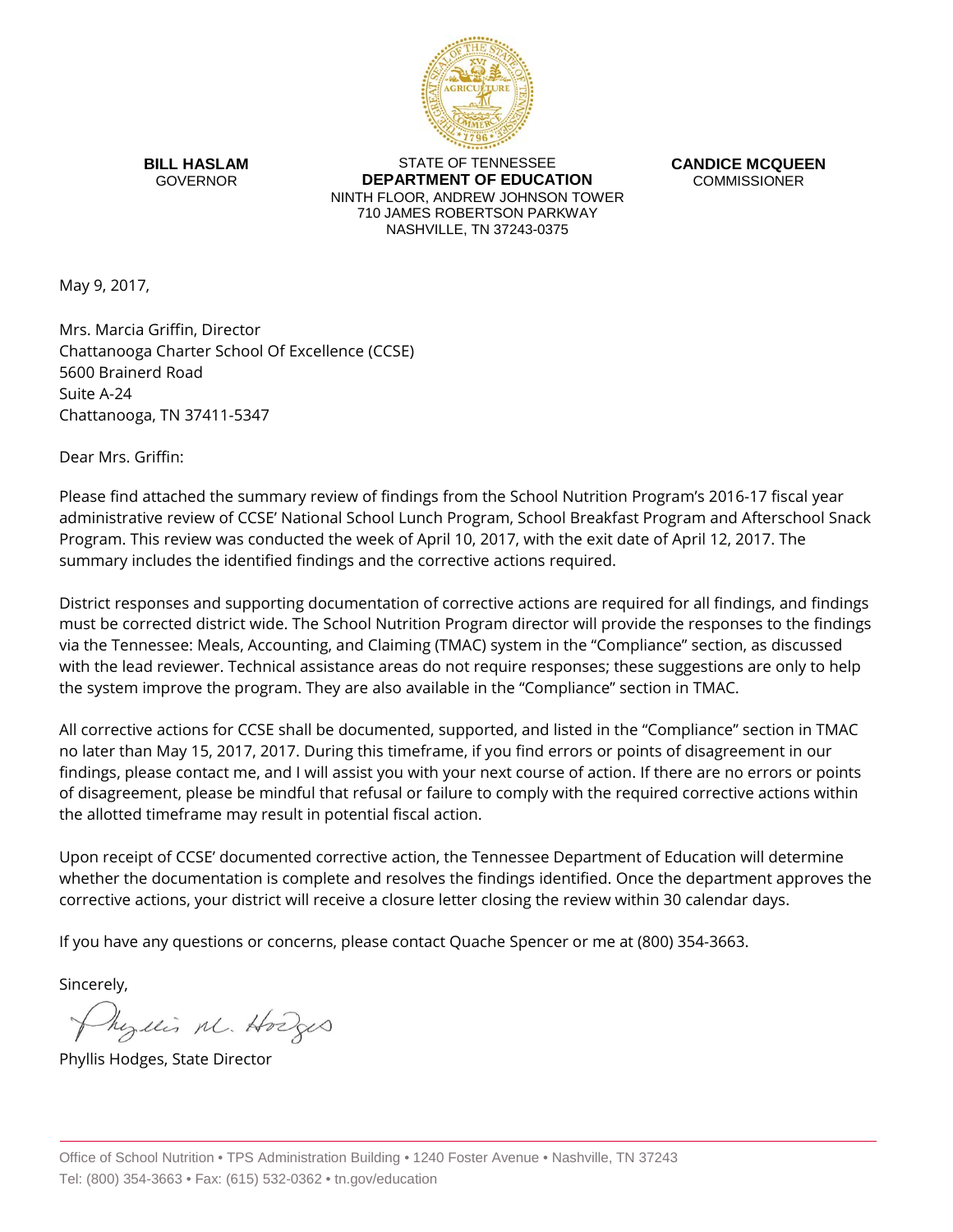

## **Chattanooga Charter School of Excellence (C093) Review ID: 1167**

## **Exit Conference Date: 4/12/2017**

Review Year: 2017 Month of Review: February

Lead Reviewer: Jane Crawford

| <b>Findings ID</b><br><b>Finding Description</b><br><b>Required Corrective Action</b><br>Area |
|-----------------------------------------------------------------------------------------------|
|-----------------------------------------------------------------------------------------------|

## **SFA - Level Findings**

| $1600 -$<br>School<br><b>Breakfast</b><br>and SFSP<br>Outreach | $V-1600$ | Chattanooga Charter School of<br>Excellence (CCSE) did not inform<br>students/households of the<br>availability of summer feeding<br>programs in the area.                                                                                                                                | Post on the CCSE website information or other<br>communications on how to locate summer<br>meal sites.<br>Upload onto TMAC a sample of method used to<br>preform outreach was as documentation of<br>compliance.                                                            |
|----------------------------------------------------------------|----------|-------------------------------------------------------------------------------------------------------------------------------------------------------------------------------------------------------------------------------------------------------------------------------------------|-----------------------------------------------------------------------------------------------------------------------------------------------------------------------------------------------------------------------------------------------------------------------------|
| 300 - Meal<br>Counting<br>and<br>Claiming                      | $V-0300$ | School was not following the<br>meal counting and claiming<br>method as stated in their<br>application.                                                                                                                                                                                   | Update School Nutrition Program Application to<br>state the counting method utilized is manual<br>not electronic.<br>Indicate the corrective action taken for this<br>finding the date of the change was made and<br>date application change was approved as<br>compliance. |
| 900 - SFA<br>On Site<br>Monitoring                             | V-0900   | On-site monitoring form was<br>dated prior to the February 1<br>deadline, but the validation of<br>the internal control through an<br>established edit check was not<br>completed. Therefore the on-site corrective action.<br>monitoring was incomplete for<br>both breakfast and lunch. | Complete the On-site monitoring checklist for<br>breakfast and lunch.<br>Upload the new signed and dated review<br>checklist into TMAC as proof of completion of                                                                                                            |

## **Site - Level Findings: Chattanooga Charter School of Excellence Middle (8010)**

| $1400 -$ | $V-1400$ |                               | There was not a plan available at Provide a food safety plan and maintain a copy |
|----------|----------|-------------------------------|----------------------------------------------------------------------------------|
| Food     |          | the Middle school when        | of the plan at the school.                                                       |
| Safety   |          | requested. A Food Safety plan |                                                                                  |
|          |          | must be available at each     | Provide evidence of the food safety plan at the                                  |
|          |          | school.                       | site level to ensure that it is being made                                       |